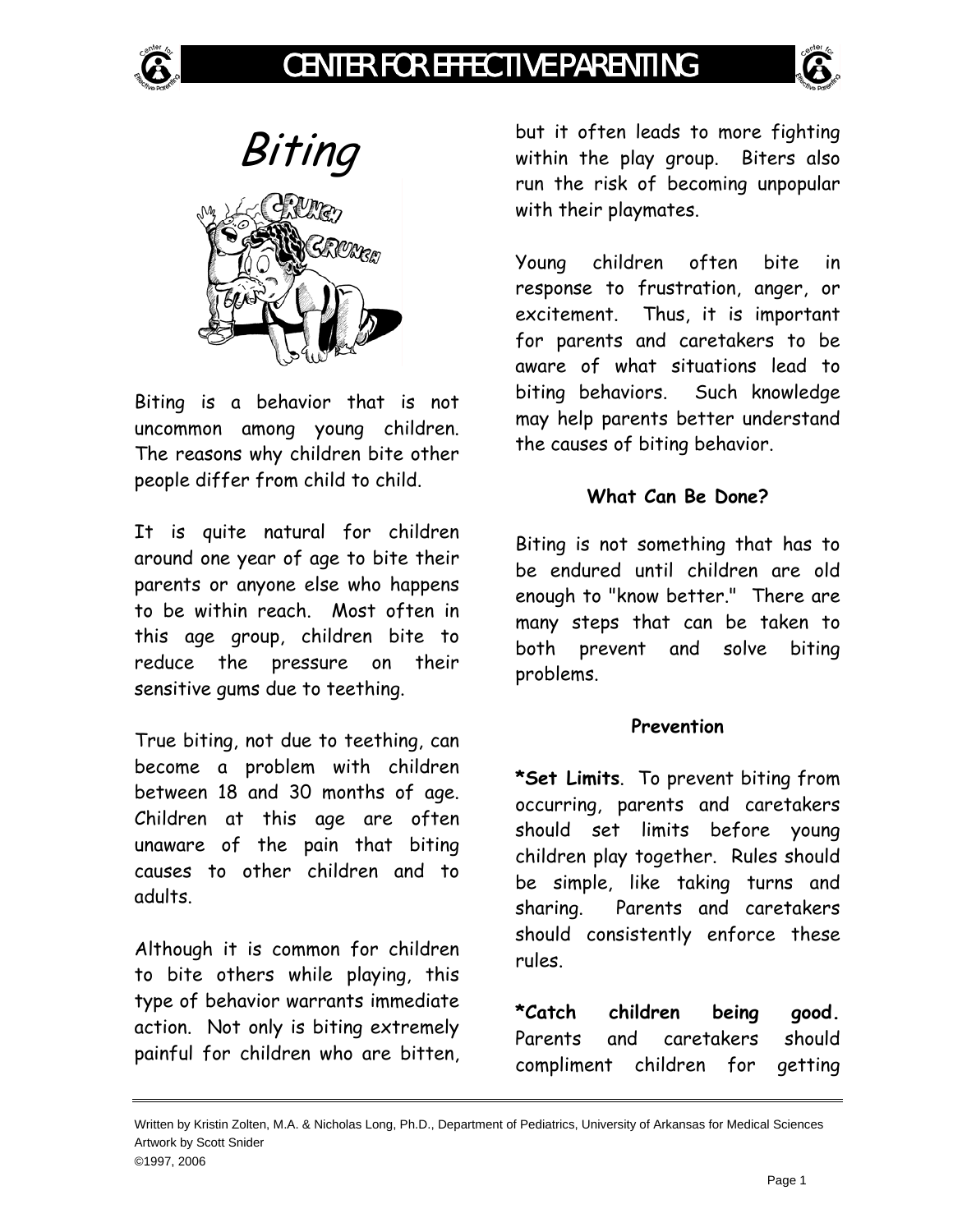along. Complimenting children will serve as a reward for good behavior. It will provide recognition to children who behave instead of to those who misbehave.

**\*Supervise play closely**. Parents and caretakers should pay attention to what is going on in the play group. They should intervene before conflicts get out of hand. Structuring play periods may cut down on the opportunities that lead to biting.

**\*Watch what you teach**. Parents and caretakers who use yelling, spanking, or any aggressive behavior as a form of discipline for children run the risk of teaching children that aggressive behavior is acceptable in certain situations, especially in solving conflicts. Adults who hit, yell, and/or throw things when they are mad are teaching their children to be aggressive when they are mad.

## **Intervention**

**\*Identify times when biting occurs**. Parents and caretakers should observe times and situations when children resort to biting. They should use this information to change or avoid these situations. For example, if children bite

whenever they play in a large play group, steps should be taken to limit the number of children in the group. Or, if children bite whenever they are with a specific playmate, steps should be taken to separate the two children during play time. If a pattern to the biting behavior is detected, the situations that lead to the biting behavior, if possible, should be avoided. It may be necessary for parents and caretakers to simplify play times, to make play groups smaller, and to make play periods shorter.

**\*Use brief time outs**. Parents and caretakers should use a brief reprimand, such as, "No biting. Biting hurts. Time out." They should then place the children who bite in time-out. These children should be allowed to return to the play group after they are quiet and under control. Parents or caretakers should then provide positive attention, showing children who bite that there are better ways to communicate and be noticed.

**\*Provide alternatives to biting**. Parents and caretakers should tell children what they can do instead of biting. For example, "Instead of biting when you're mad, just walk away." Or, "Instead of biting when you're mad, ask the teacher for